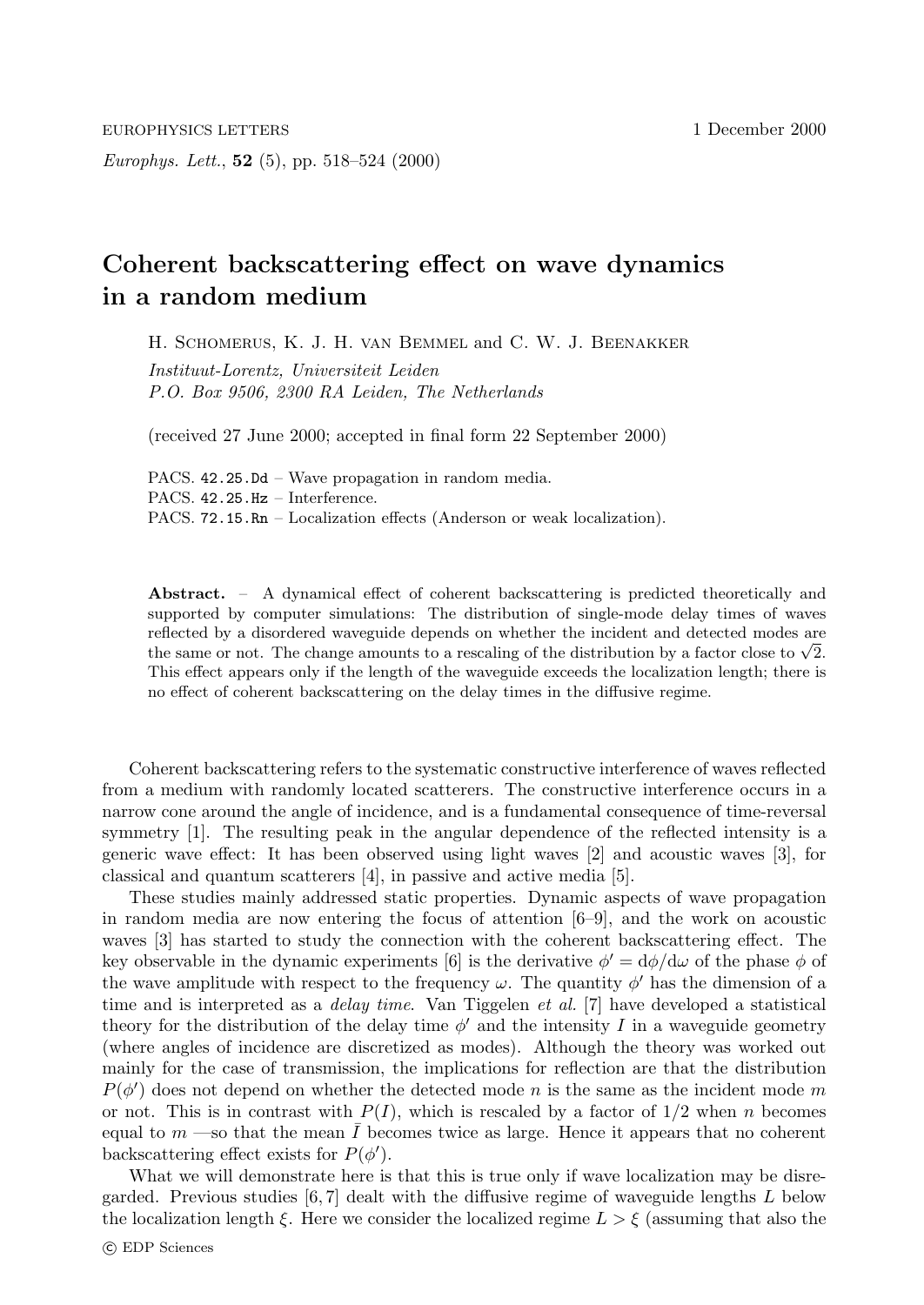absorption length  $\xi_a > \xi$ ). The distribution of reflected intensity is insensitive to the presence or absence of localization, being given in both regimes by Rayleigh's law:

$$
P(I) = \begin{cases} N e^{-NI}, & \text{if } n \neq m, \\ \frac{1}{2} N e^{-NI/2}, & \text{if } n = m, \end{cases} \tag{1}
$$

(for unit incident intensity). In contrast, we find that the delay-time distribution changes markedly as one enters the localized regime, decaying more slowly for large  $|\phi'|$ . Moreover, a coherent backscattering effect appears: For  $L > \xi$  the peak of  $P(\phi')$  is higher for  $n = m$  than for  $n \neq m$  by a factor which is close to  $\sqrt{2}$ . We present a complete analytical theory, compare it with numerical simulations, and offer a qualitative argument for this unexpected dynamical effect of coherent backscattering.

Let us begin with a more precise formulation of the problem. We consider a disordered medium (mean free path  $l$ ) in a quasi-one-dimensional waveguide geometry (length  $L$  much greater than the width W, with  $N \gg 1$  propagating modes at frequency  $\omega$ ) and study the correlator  $\rho_{nm}$  of the reflected wave amplitudes at two nearby frequencies  $\omega \pm \frac{1}{2}\delta\omega$ ,

$$
\rho_{nm} = r_{nm}(\omega + \frac{1}{2}\delta\omega)r_{nm}^*(\omega - \frac{1}{2}\delta\omega) \tag{2}
$$

The indices  $n$  and  $m$  specify the detected and incident mode, respectively. (We assume singlemode excitation and detection.) The amplitudes  $r_{nm}$  form the  $N \times N$  reflection matrix r. In the localized regime (localization length  $\xi \simeq Nl$  smaller than both L and the absorption length  $\xi_a$ ), the matrix r is approximately unitary because transmission is negligibly small. We assume time-reversal symmetry (no magneto-optical effects), so that  $r$  is also symmetric. Following Genack *et al.* [6,7], we define the single-mode (or single-channel) delay time  $\phi'$  as

$$
\phi'_{nm} = \lim_{\delta \omega \to 0} \frac{\operatorname{Im} \rho_{nm}}{\delta \omega I_{nm}} , \qquad (3)
$$

where  $I_{nm} = |r_{nm}(\omega)|^2$  is the intensity of the reflected wave in the detected mode for unit incident intensity. In the following we will drop the indices  $n$  and  $m$ , so as not to overburden the notation. We seek the joint distribution function  $P(I, \phi')$  in an ensemble of different realizations of disorder.

The single-mode delay time  $\phi'$  is a linear combination of the Wigner-Smith [10] delay times  $\tau_i$   $(i = 1, 2, \ldots, N)$ , which are the eigenvalues of the matrix

$$
-ir^{\dagger} \frac{dr}{d\omega} = U^{\dagger} \text{ diag}(\tau_1, \dots, \tau_N) U . \tag{4}
$$

(The matrix of eigenvectors U is unitary for a unitary reflection matrix.) For small  $\delta\omega$  we can expand

$$
r(\omega \pm \frac{1}{2}\delta\omega) = U^{\mathrm{T}}U \pm \frac{1}{2}i\,\delta\omega\,U^{\mathrm{T}}\,\mathrm{diag}\left(\tau_1,\ldots,\tau_N\right)U\,,\tag{5}
$$

hence the relations

$$
\phi' = \text{Re}\,\frac{A_1}{A_0}, \qquad I = |A_0|^2, \qquad A_k = \sum_i \tau_i^k u_i v_i. \tag{6}
$$

We have abbreviated  $u_i = U_{im}$ ,  $v_i = U_{in}$ .

The distribution of the Wigner-Smith delay times for this problem was determined recently [11]. In terms of the rates  $\mu_i = 1/\tau_i$  it has the form of the Laguerre ensemble of random-matrix theory,

$$
P(\{\mu_i\}) \propto \prod_{i < j} |\mu_i - \mu_j| \prod_k \Theta(\mu_k) e^{-\gamma (N+1)\mu_k} \,, \tag{7}
$$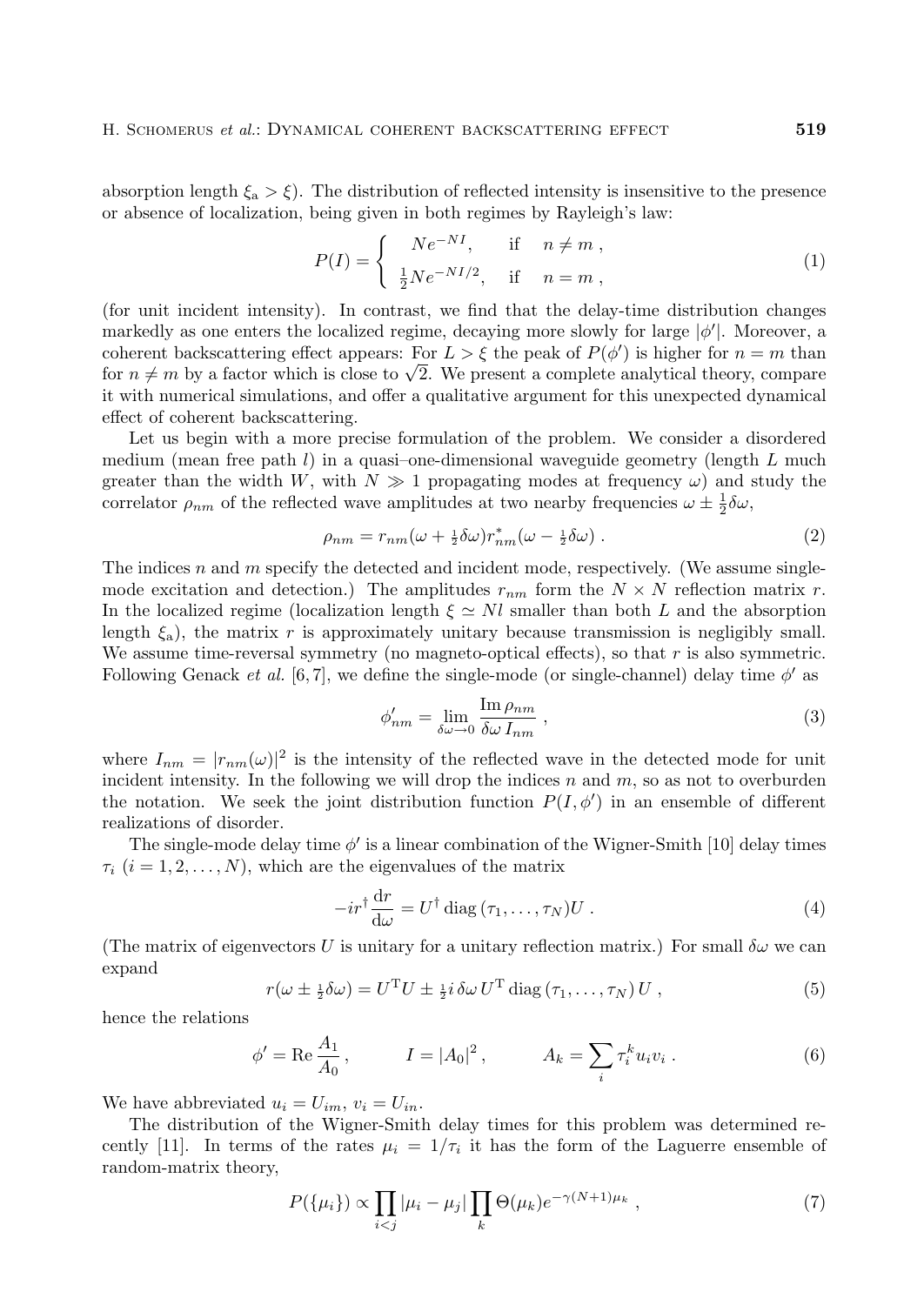where  $\Theta(x) = 1$  for  $x > 0$  and 0 for  $x < 0$ . The parameter  $\gamma = \alpha l/c$  (with wave velocity c) equals the scattering time, multiplied by a numerical coefficient  $\alpha = \pi^2/4$ , 8/3 for two-, three-dimensional scattering. (The dimensionality of the scattering inside the quasi–onedimensional waveguide is three in the experiments [6]; two-dimensional scattering applies to the computer simulations presented later, which are performed on a quasi–one-dimensional waveguide constructed from a two-dimensional lattice.) Equation (7) extends the single-mode  $(N = 1)$  result of refs. [12–14] to any N. The matrix U is uniformly distributed in the unitary group. We consider first the typical case  $n \neq m$  of different incident and detected modes. (The special case  $n = m$  is addressed later.) For  $n \neq m$  the vectors **u** and **v** become uncorrelated in the large-N limit, and their elements become independent Gaussian random numbers with vanishing mean and variance  $\langle |u_i^2| \rangle = \langle |v_i^2| \rangle = N^{-1}$ .

It is convenient to work momentarily with the weighted delay time  $W = \phi' I$  and to recover  $P(I, \phi')$  from  $P(I, W)$  at the end. The characteristic function  $\chi(p,q) = \langle e^{-ipI - iqW} \rangle$  is the Fourier transform of  $P(I, W)$ . The average  $\langle \cdots \rangle$  is over the vectors **u** and **v** and over the set of eigenvalues  $\{\tau_i\}$ . The average over one of the vectors, say **v**, is easily carried out, because it is a Gaussian integration. The result is a determinant,

$$
\chi(p,q) = \langle \det(1 + iH/N)^{-1} \rangle , \qquad (8)
$$

$$
H = p\boldsymbol{u}^*\boldsymbol{u}^{\mathrm{T}} + \frac{1}{2}q(\bar{\boldsymbol{u}}^*\boldsymbol{u}^{\mathrm{T}} + \boldsymbol{u}^*\bar{\boldsymbol{u}}^{\mathrm{T}}).
$$
 (9)

The Hermitian matrix H is a sum of dyadic products of the vectors **u** and  $\bar{u}$ , with  $\bar{u}_i = u_i \tau_i$ , and hence has only two non-vanishing eigenvalues  $\lambda_+$  and  $\lambda_-$ . Some straightforward linear algebra gives

$$
\lambda_{\pm} = \frac{1}{2} \left( qB_1 + p \pm \sqrt{2pqB_1 + q^2B_2 + p^2} \right) , \qquad (10)
$$

where we have defined the spectral moments

$$
B_k = \sum_i |u_i|^2 \tau_i^k \,. \tag{11}
$$

The resulting determinant is det $(1 + H/N)^{-1} = (1 + \lambda_{+}/N)^{-1}(1 + \lambda_{-}/N)^{-1}$ , hence

$$
\chi(p,q) = \left\langle \left[ 1 + \frac{ip}{N} + \frac{iq}{N} B_1 + \frac{q^2}{4N^2} (B_2 - B_1^2) \right]^{-1} \right\rangle. \tag{12}
$$

An inverse Fourier transform, followed by a change of variables from I, W to I,  $\phi'$ , gives

$$
P(I, \phi') = \Theta(I)(N^3 I/\pi)^{1/2} e^{-NI} \left\langle (B_2 - B_1^2)^{-1/2} \exp\left[-NI\frac{(\phi' - B_1)^2}{B_2 - B_1^2}\right] \right\rangle.
$$
 (13)

The average is over the spectral moments  $B_1$  and  $B_2$ , which depend on the  $u_i$ 's and  $\tau_i$ 's via eq. (11).

This result in the localized regime is to be compared with the result of diffusion theory [6,7],

$$
P_{\text{diff}}(I, \phi') = \Theta(I)(N^3 I/\pi)^{1/2} e^{-NI} (Q\bar{\phi'}^2)^{-1/2} \exp\left[-NI\frac{(\phi' - \bar{\phi}')^2}{Q\bar{\phi'}^2}\right].
$$
 (14)

The constants are given by  $Q \simeq L/l$  and  $\phi' \simeq L/c$  up to numerical coefficients of order unity [15]. Comparison of eqs. (13) and (14) shows that the two distributions would be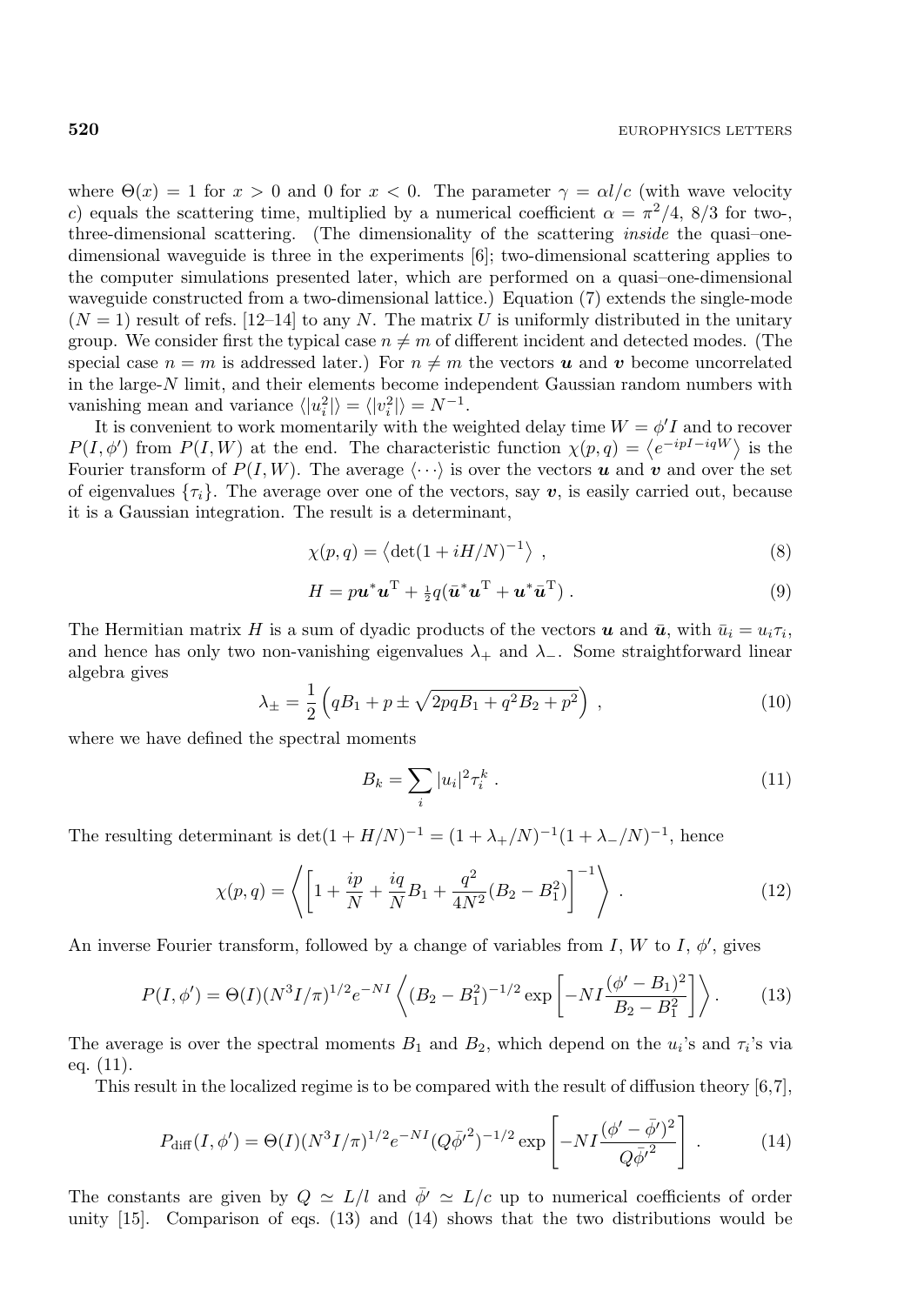identical if statistical fluctuations in the spectral moments  $B_1, B_2$  could be ignored. However, as we shall see shortly, the distribution  $P(B_1, B_2)$  is very broad, so that fluctuations cannot be ignored. The large fluctuations are a consequence of the high density of anomalously large Wigner-Smith delay times  $\tau_i$  in the Laguerre ensemble (7), and are related to the penetration of the wave deep into the localized regions. The large  $\tau_i$ 's are eliminated in the diffusive regime  $L \lesssim \xi$ , because then the finiteness of the system is felt. In that case  $B_1$  and  $B_2$  can be replaced by their ensemble averages, and the Gaussian theory  $[6, 7]$  is recovered. (The same applies if the absorption length  $\xi_a \lesssim \xi$ .)

To determine how the statistical fluctuations in the spectral moments alter  $P(I, \phi')$ , we need the joint distribution  $P(B_1, B_2)$ . This can be calculated by applying the random-matrix technique of refs. [16, 17] to the Laguerre ensemble. The result is

$$
P(B_1, B_2) = \Theta(B_1)\Theta(B_2) \exp\left[-\frac{N B_1^2}{B_2}\right] \times \times \left[\frac{B_1^2 \gamma N^3}{B_2^4} (B_2 + \gamma N^2 B_1) \exp\left[-\frac{2\gamma N}{B_1}\right] - \frac{\gamma^3 N^5}{4B_2^5} (2B_2^2 - 4B_1^2 B_2 N + B_1^4 N^2) \text{Ei}\left(-\frac{2\gamma N}{B_1}\right)\right], (15)
$$

where Ei(x) is the exponential-integral function. The most probable values are  $B_1 \sim \gamma N$ ,  $B_2 \sim \gamma^2 N^3$ , while the mean values  $\langle B_1 \rangle$ ,  $\langle B_2 \rangle$  diverge —demonstrating the presence of large fluctuations. The distribution  $P(I, \phi')$  follows from eq. (13) by integrating over  $B_1$  and  $B_2$ with weight given by eq.  $(15)$ . This is an exact result in the large-N limit.

For the discussion we concentrate on the distribution  $P(\phi') = \int_0^\infty dI P(I, \phi')$  of the singlemode delay time by itself, which takes the form

$$
P(\phi') = \int_{0}^{\infty} \int_{0}^{\infty} \mathrm{d}B_1 \, \mathrm{d}B_2 \, \frac{P(B_1, B_2)(B_2 - B_1^2)}{2(B_2 + \phi'^2 - 2B_1\phi')^{3/2}} \,. \tag{16}
$$

We compare this distribution in the localized regime with the result of diffusion theory  $[6,7]$ ,

$$
P_{\text{diff}}(\phi') = (Q/2\bar{\phi'})[Q + (\phi'/\bar{\phi'} - 1)^2]^{-3/2}.
$$
\n(17)

In the localized regime the value  $\phi'_{peak} \simeq \gamma N$  at the centre of the peak of  $P(\phi')$  is much smaller than the width of the peak  $\Delta \phi' \simeq \gamma N^{3/2} \simeq \phi'_{\text{peak}}(\xi/l)^{1/2}$ . This holds also in the diffusive regime, where  $\phi'_{\text{peak}} = \bar{\phi}'$  and  $\Delta\phi' \simeq \phi'_{\text{peak}} (L/l)^{1/2}$ . However, the mean  $\langle \phi' \rangle = \langle B_1 \rangle$  diverges for P, but is finite (equal to  $\bar{\phi}'$ ) for  $P_{\text{diff}}$ . In the tails P decays  $\propto |\phi'|^{-2}$ , while  $P_{\text{diff}} \propto |\phi'|^{-3}$ .

These features in the localized regime emerge in the limit  $L \to \infty$  of our analytic calculations. For finite L the far tail of the distribution  $P(\phi')$  is suppressed, beyond an exponentially large cut-off at  $\phi' \gtrsim \gamma e^{L/\xi}$  [8]. As a consequence, the mean delay time is finite for finite L also in the localized regime, and diverges eventually in the limit  $L \to \infty$ .

The transition from the diffusive to the localized regime with increasing  $L$  is illustrated in fig. 1. The data points are obtained from the numerical simulation of scattering of a scalar wave by a two-dimensional random medium, in a quasi–one-dimensional waveguide geometry. The reflection matrices  $r(\omega \pm \frac{1}{2}\delta\omega)$  are computed by applying the method of recursive Green functions  $[18]$  to the Helmholtz equation on a square lattice (lattice constant a). The width  $W = 100 a$  and the frequency  $\omega = 1.4 c/a$  are chosen such that there are  $N = 50$  propagating modes. The mean free path  $l = 14.0 a$  is found from the formula  $T = (1 + s)^{-1}$  for the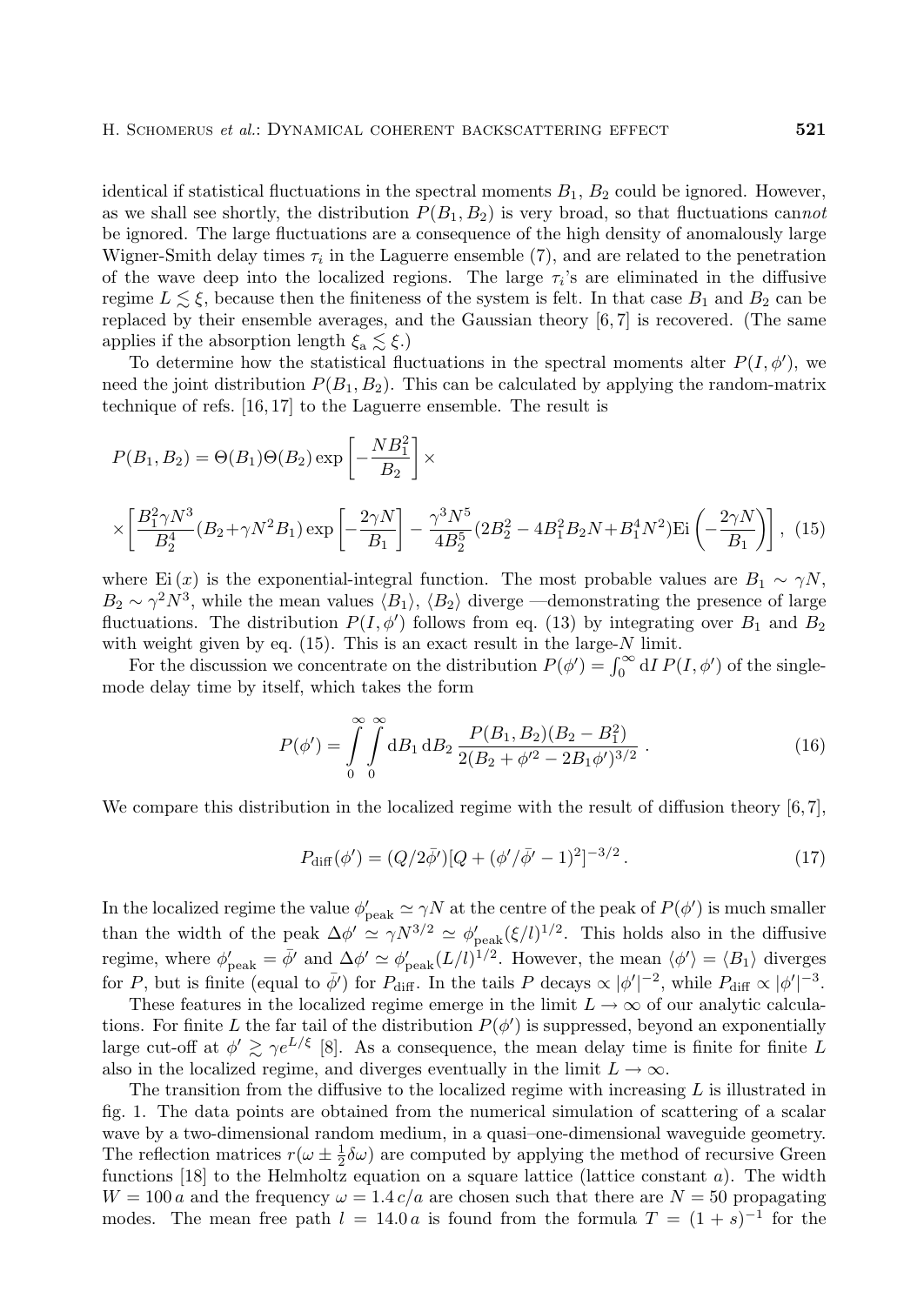

Fig. 1 – Distribution of the single-mode delay time  $\phi'$  in the diffusive regime (a), intermediate regime (b), and localized regime (c). The results of numerical simulations (data points) are compared to the prediction  $(17)$  of diffusion theory [6, 7] (dashed curve) and the prediction  $(16)$  for the localized regime (solid curve). Panel (d) shows a logarithmic plot of the tails of the distributions in the diffusive and localized regime. The inset depicts a quasi–one-dimensional waveguide with randomlylocated scatterers. These are all results for different incident and detected modes  $n \neq m$ .

transmission probability in the diffusive regime  $s \lesssim N$ , where  $s = 2L/\pi l$  for the present case of two-dimensional scattering. The corresponding localization length  $\xi = NL/s = 1100 a$ . The parameter  $\gamma = 46.3 a/c$  is found from  $\phi'$  in the diffusive regime [19]. The relationship between the parameters  $\gamma$ ,  $\bar{\phi}'$ , and Q appearing in P and  $P_{\text{diff}}$  is given by [15]

$$
\bar{\phi}' = \gamma \frac{s(3+2s)}{3(1+s)}, \qquad Q = \frac{8s^3 + 28s^2 + 30s + 15}{5(2s+3)^2}.
$$
 (18)

In fig. 1, the same set of parameters is used for all lengths to plot the distributions  $P$  (solid curve) and  $P_{\text{diff}}$  (dashed). The numerical data agrees very well with the analytical predictions in their respective regimes of validity.

We now turn to the case  $n = m$  of equal-mode excitation and detection. The vectors  $\boldsymbol{u}$ and  $v$  in eq.  $(6)$  are then identical, and we can write

$$
\phi' = \text{Re}\frac{C_1}{C_0}, \qquad I = |C_0|^2, \qquad C_k = \sum_i \tau_i^k u_i^2. \tag{19}
$$

The joint distribution function of the complex numbers  $C_0$  and  $C_1$  can be calculated in the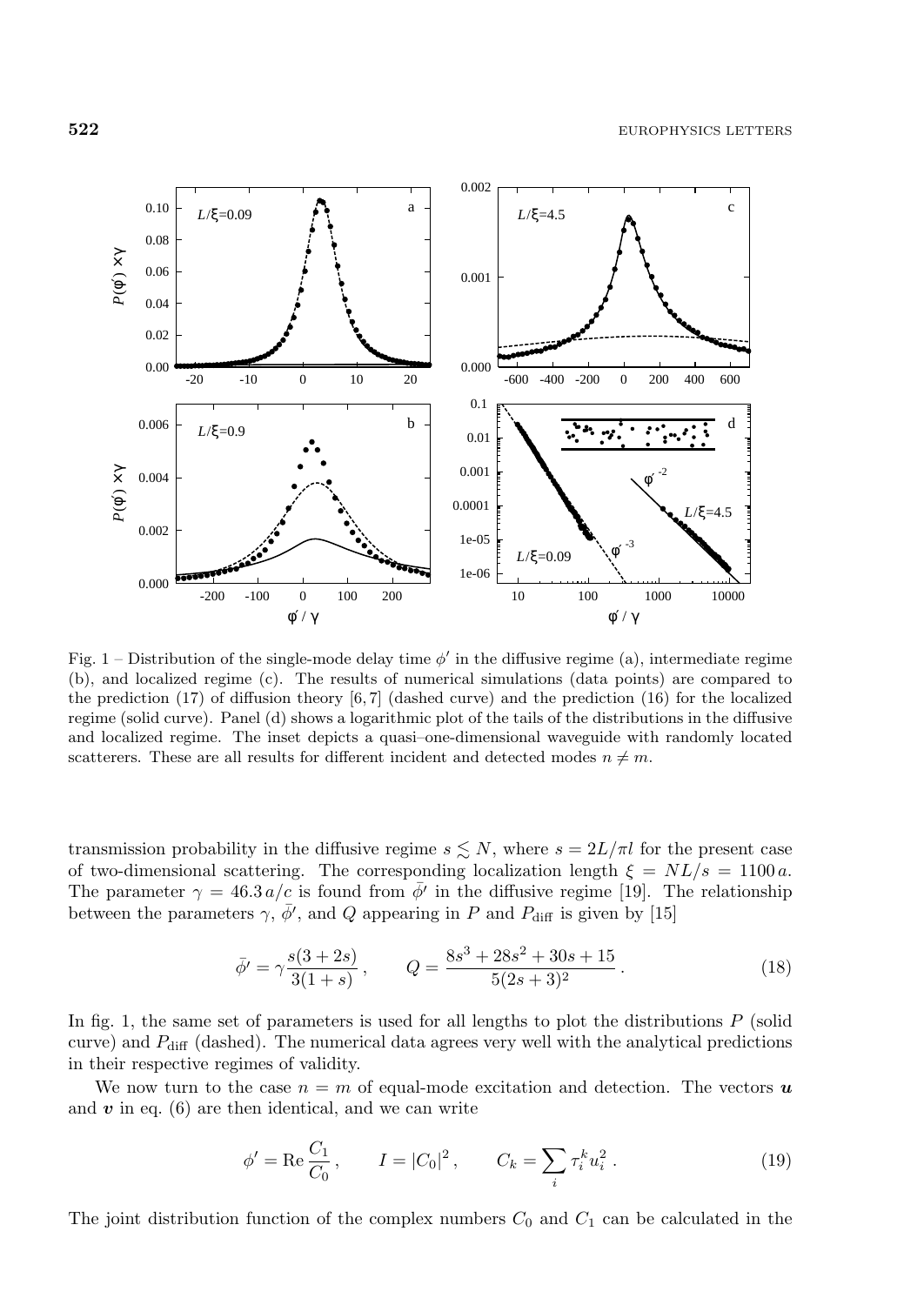

Fig. 2 – Same as fig. 1, but now comparing the case  $n \neq m$  of different incident and detected modes (solid circles) with the equal-mode case  $n = m$  (open circles). The curve for  $n = m$  in the right panel is calculated from eqs. (19) and (20).

same way as  $P(B_1, B_2)$ . We find

$$
P(C_0, C_1) \propto \exp[-N|C_0|^2/2] \int_0^\infty dx \, x^2 e^{-x} \left(1 + \frac{|C_1|^2 x^2}{\gamma^2 N^2} - \frac{2x}{\gamma N} \operatorname{Re} C_0 C_1^*\right)^{-5/2} . \tag{20}
$$

The maximal value  $P(\phi_{\text{peak}}') = \sqrt{2/\pi N^3 \gamma^2}$  for  $n = m$  is larger than the maximum of  $P(\phi')$ for  $n \neq m$  by a factor  $\sqrt{2} \times \frac{4096}{1371\pi} = 1.35$  in the large-N limit. This is in contrast to the diffusive regime, where there is no difference in the distributions of single-mode delay times for  $n = m$  and  $n \neq m$ . Our analytical expectations are again in excellent agreement with the numerical simulations, presented in fig. 2.

In order to explain the coherent backscattering enhancement of the peak of  $P(\phi)$  in qualitative terms, we compare eq. (19) for  $n = m$  with the corresponding relation (6) for  $n \neq m$ . The quantities  $A_0$  and  $A_1$ , as well as the quantities  $C_0$  and  $C_1$ , become mutually independent in the large-N limit. (The cross-term  $(\gamma N)^{-1} \text{Re } C_0 C_1^*$  in eq. (20) is of order  $N^{-1/2}$  because  $C_0 \sim N^{-1/2}$  and  $C_1 \sim \gamma N$ .) The main contribution to the enhancement of the peak height, namely the factor of  $\sqrt{2}$ , has the same origin as the factor-of-two enhancement the peak height, hamely the factor of  $\sqrt{2}$ , has the same origin as the factor-or-two enhancement<br>of the mean intensity  $\overline{I}$ . More precisely, the relation  $P(A_0) = \sqrt{2} P(\sqrt{2} C_0)$  leads to a rescaling of the mean intensity 1. More precisely, the relation  $P(A_0) = \sqrt{2} P(\sqrt{2} C_0)$  leads to a rescaling of  $P(I)$  for  $n = m$  by a factor of  $1/2$  (see eq. (1)) and to a rescaling of  $P(\phi')$  by a factor of  $\sqrt{2}$ . The remaining factor of  $\frac{4096}{1371\pi} = 0.95$  comes from the difference in the distributions  $P(A_1)$  and  $P(C_1)$ . These distributions turn out to be very similar, hence the factor is close to unity. The asymptotic independence of  $A_0$  and  $A_1$  (as well as of  $C_0$  and  $C_1$ ) is another consequence of the strong fluctuations originating from the high density of anomalously large Wigner-Smith delay times  $\tau_i$ . In the diffusive regime the corresponding quantities are strongly correlated, and the coherent backscattering enhancement of the intensity affects both in the same way. Because only their ratio features in  $\phi'$ , this effect cancels and no difference is observed in  $P_{\text{diff}}(\phi')$  for  $n = m$  and  $n \neq m$ .

In conclusion, we have discovered a dynamical effect of coherent backscattering that requires localization for its existence. Computer simulations confirm our prediction, which now awaits experimental observation.

∗∗∗

We thank P. W. BROUWER for valuable advice. This work was supported by the Dutch Science Foundation NWO/FOM.